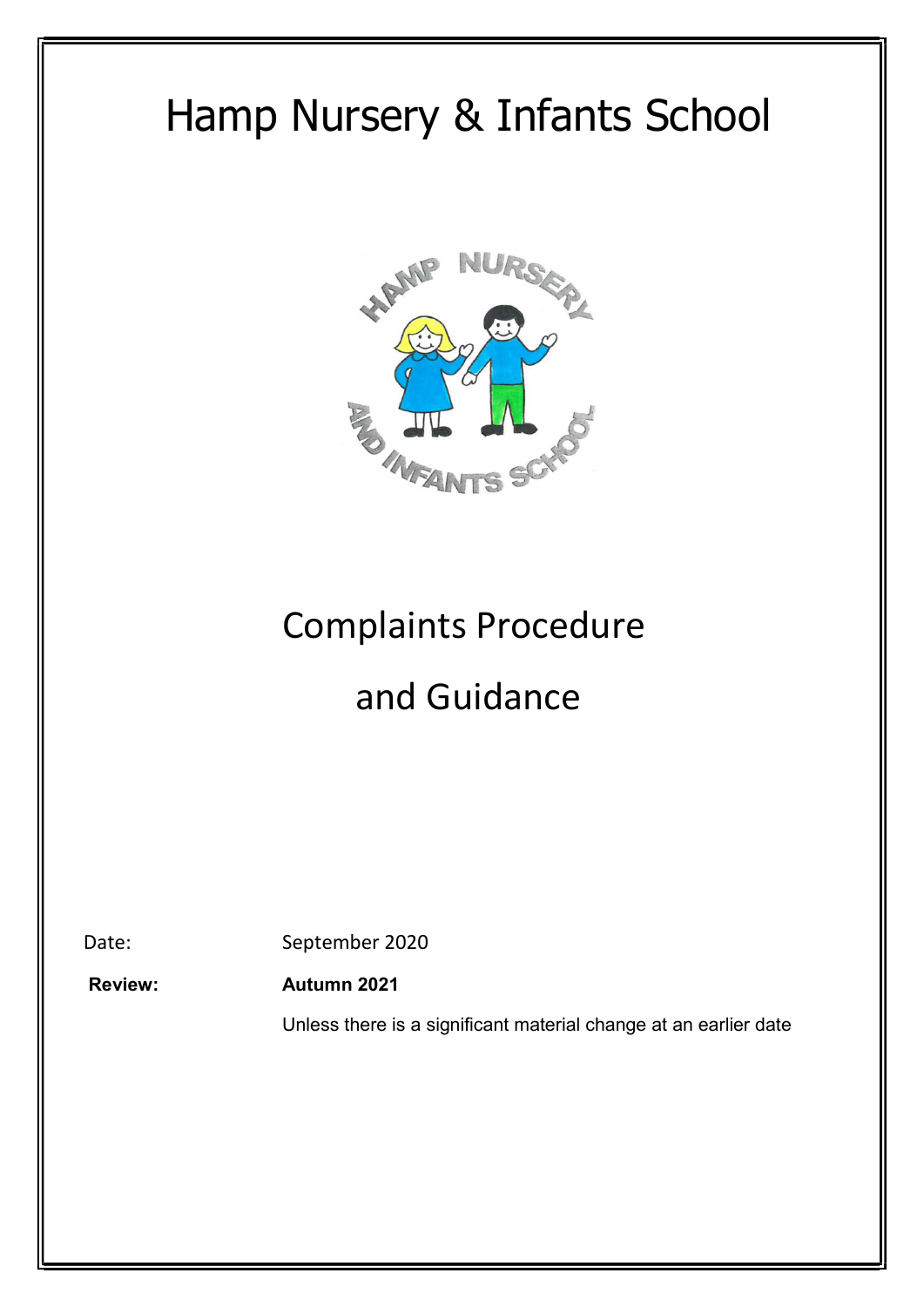# Complaints Procedure and Guidance

### General Principles

### Initial concerns

We should be clear about the difference between a concern and a complaint. Informal concerns, taken seriously at the earliest stage, will reduce the numbers that develop into formal complaints.

The underlying principle is that concerns ought to be handled, if at all possible, without the need for formal procedures. In most cases classroom teachers will receive the first approach and it would therefore be beneficial if staff were able to resolve issues on the spot, including apologising where necessary, so that concerns do not develop into formal complaints.

Formal procedures should only be invoked when initial attempts to resolve the issue are unsuccessful and the person raising the concern remains dissatisfied and wishes to take the matter further.

### Framework of Principles

Our complaints procedure will:

- encourage resolution of problems by informal means wherever possible
- be easily accessible and publicised
- be simple to understand and use
- be impartial
- be non-adversarial
- allow swift handling with established time limited to action and keeping people informed of the progress
- ensure a full and fair investigation by an independent person where necessary
- respect people's desire for confidentiality
- address all the points at issue and provide an effective response and appropriate redress, where necessary
- provide information to the school's senior management team so that services can be improved

# Investigating Complaints

At each stage the person investigating the complaint will ensure that they:

- **•** establish what has happened so far and who has been involved
- clarify the nature of the complaint and what remains unresolved
- meet with the complainant or contact them (if unsure or further information is necessary)
- clarify what the complainant feels would put things right
- consider interviewing those involved in the matter and/or those complained of, allowing them to be accompanied if they wish
- conduct any interviews with an open mind
- keep notes of any interviews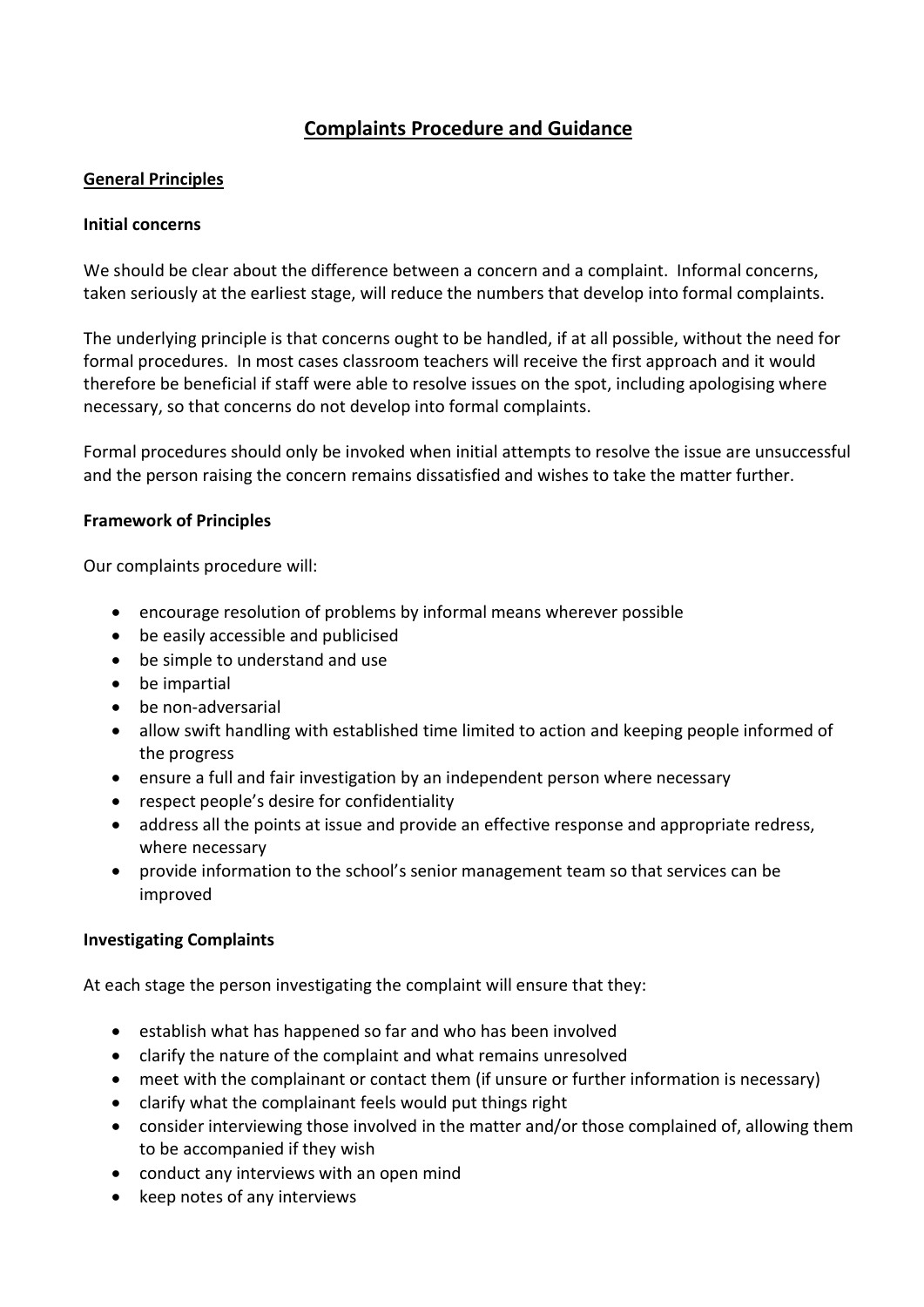### Resolving Complaints

At each stage in the procedure we will want to keep in mind ways in which a complaint can be resolved. It might be sufficient to acknowledge that the complaint is valid in whole or in part. In addition, it may be appropriate to offer one or more of the following:

- an apology
- an explanation
- an admission that the situation could have been handled differently or better
- an assurance that the event complained of will not recur
- an explanation of the steps that have been taken to ensure that it will not happen again
- an undertaking to review school policies in light of the complaint

Complainants will be encouraged to state what actions they feel might resolve the problem. An admission that the school could have handled the situation better is not the same as an admission of negligence.

We will try to identify areas of agreement between the parties. We will also try to clarify any misunderstandings that might have occurred as this can create a positive atmosphere in which to discuss any outstanding issues.

### Vexatious Complaints

If properly followed, our complaints procedure is expected to limit the number of complaints that become protracted. However, there will be occasions when, despite all stages of the procedure having been followed, the complainant remains dissatisfied. If the complainant tries to reopen the same issue, the Chair of the Governing Body is able to inform them in writing that the procedure has been exhausted and that the matter is now closed.

# Time Limits

Complaints need to be considered, and resolved, as quickly and efficiently as possible. The complainant will be informed about the expected timescales associated with dealing with the complaint. Where further investigations are necessary, the complainant will be sent details of the new deadline and an explanation for the delay.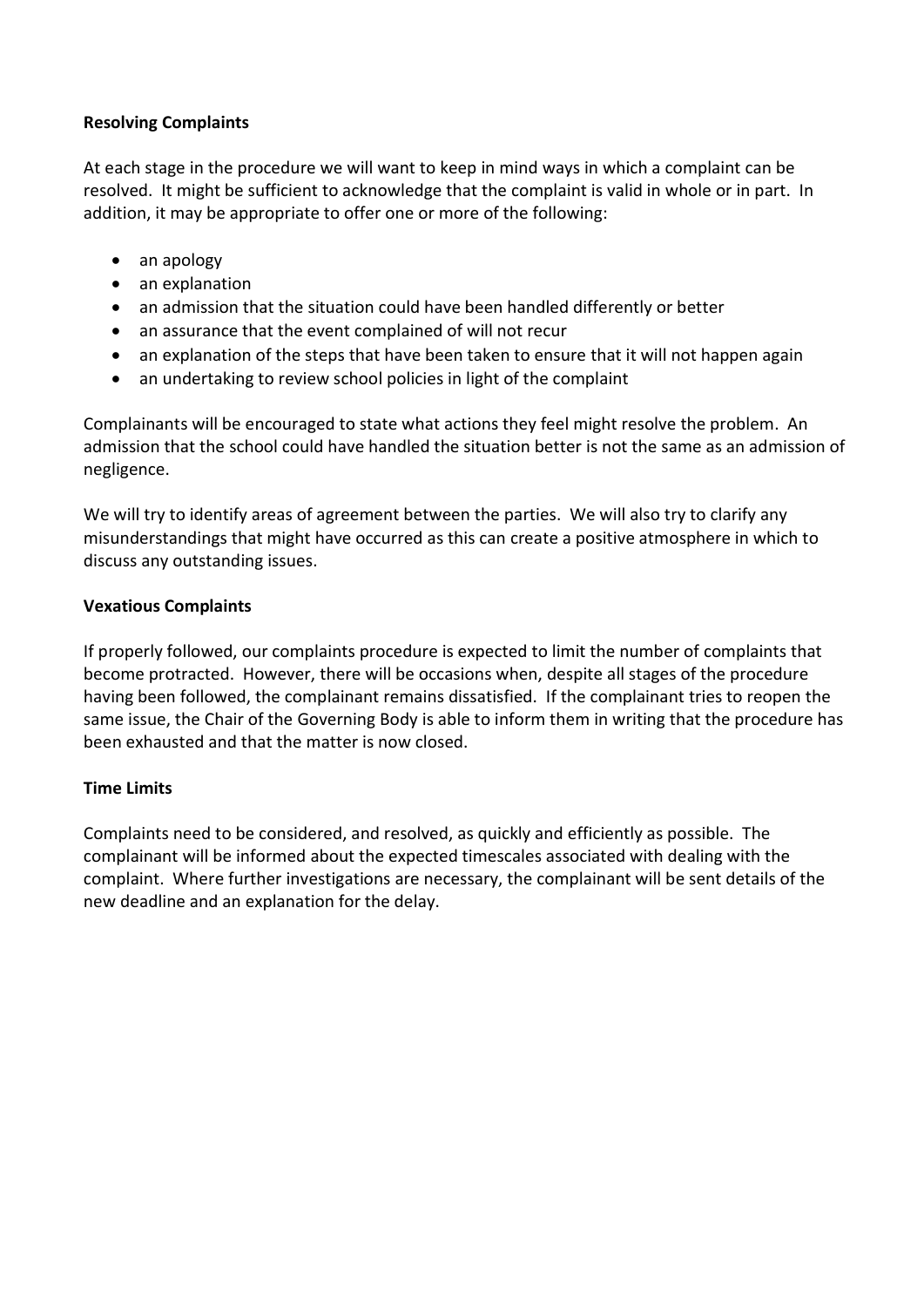# Formal Complaints Procedure

There are three stages to our formal complaints procedure:

- Stage One: complaint heard by the Headteacher, or a member of staff
- Stage Two: complaint heard by Chair of Governors, or the Headteacher
- Stage Three: complaint heard by the Governing Body's complaints panel

There may, on occasion, be the need for some flexibility; for example, the possibility of further meetings between the complainant and the member of staff directly involved and further investigations may be required by the Headteacher as a meeting with the complainant.

Complaints about the Headteacher will be dealt with by the Chair of Governors.

An unsatisfied complainant can always take a complaint to the next stage.

The complaints procedure can be found following this policy guidance – Annex A.

# Managing and Recording Complaints

### Recording Complaints

We recognise that it is useful for us to record the progress of the complaint and the final outcome. A complaint may be made in person, by telephone, or in writing. Our complaint form can be found in Annexe B. At the end of a meeting, or telephone call, the member of staff involved will try to ensure that the complainant and the school have the same understanding of what was discussed and agreed. A brief note of meetings and telephone calls will be kept and a copy of any written response added to the record.

# Governing Body Review

As well as addressing an individual's complaint, the process of listening to and resolving complaints will contribute to our school improvement. The monitoring and review of complaints by the school and the Governing Body is a useful tool in evaluating our school's performance. We can monitor the level and nature of complaints and review the outcomes on a regular basis to ensure the effectiveness of our procedure making changes where necessary. Complaint information shared with the whole Governing Body will not name individuals.

# Publicising the Procedure

There is a legal requirement for the complaints procedure to be publicised. As a Governing Body we include details of our procedure:

- in information given to new parents when their children join the school
- on our website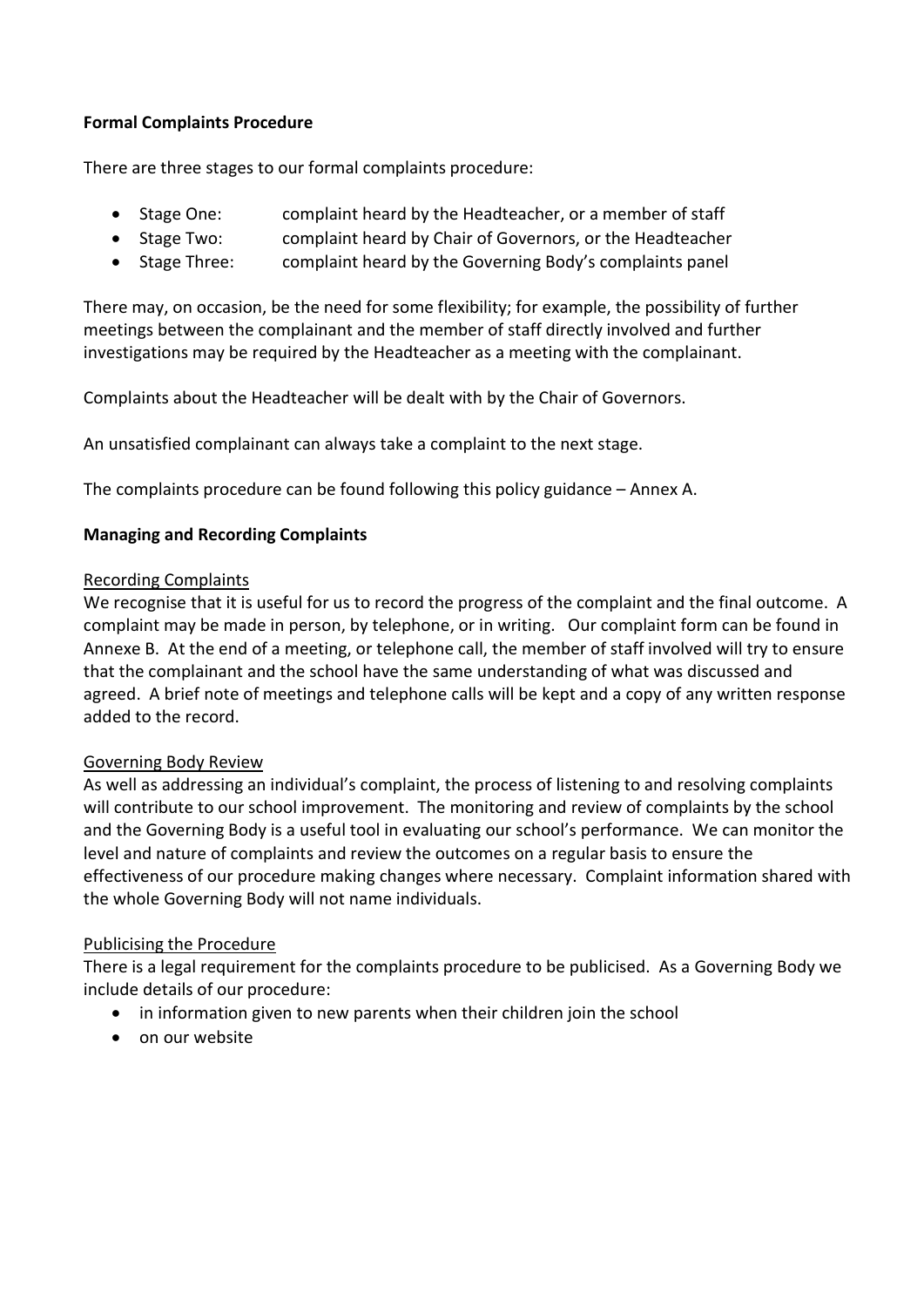# Complaints Procedure

### The Three Stages

### Stage One: Complaint heard by the Headteacher or Staff Member

It is in everyone's interest that complaints are resolved at the earliest possible stage. The experience of the first contact between the complainant and the school can be crucial in determining whether the complaint will escalate. To that end, if staff are made aware of the procedures, they know what to do when they receive a complaint.

The ability to consider the complaint objectively and impartially is crucial. The school will respect the view of the complainant who indicates that he/she would have difficulty discussing a complaint with a particular member of staff. In these cases, that Headteacher can refer the complainant to another staff member, or will hear the complaint themselves. Where the complaint concerns the Headteacher, the complainant will be referred to the Chair of Governors.

Where the first approach is made to a Governor, the next step would be to refer the complainant to the appropriate person and to advise the complainant about the procedure for making a complaint. Governors will not act unilaterally on an individual complaint outside the formal procedure or be involved in the early stages in case they are needed to sit on a panel at a later stage of the procedure.

The complainant may be dissatisfied with the way the complaint is handled at stage one and may wish to pursue their initial complaint.

#### Stage Two: Complaint heard by the Headteacher or Chair of Governors

The Headteacher's influence will already have shaped the way complaints are handled in the school. If the complainant was dissatisfied with the way the complaint was handled at stage one by a member of staff, the Headteacher will hear and investigate the complaint and make decisions on any action to be taken.

If the Headteacher has heard the complaint, at stage one, then the Chair of Governors will hear the complaint. The complainant will write to the Chair of Governors giving details of the complaint. This will be investigated and the Chair will; write to the complainant.

Should the complainant still not be satisfied he/she may ask for the matter to be referred to stage three.

#### Stage Three: Complaint heart by the Complaints Panel

Complaints would not be heard by the whole Governing Body at any stage, as this could compromise the impartiality of any panel set up for a disciplinary hearing against a member of staff following a serious complaint.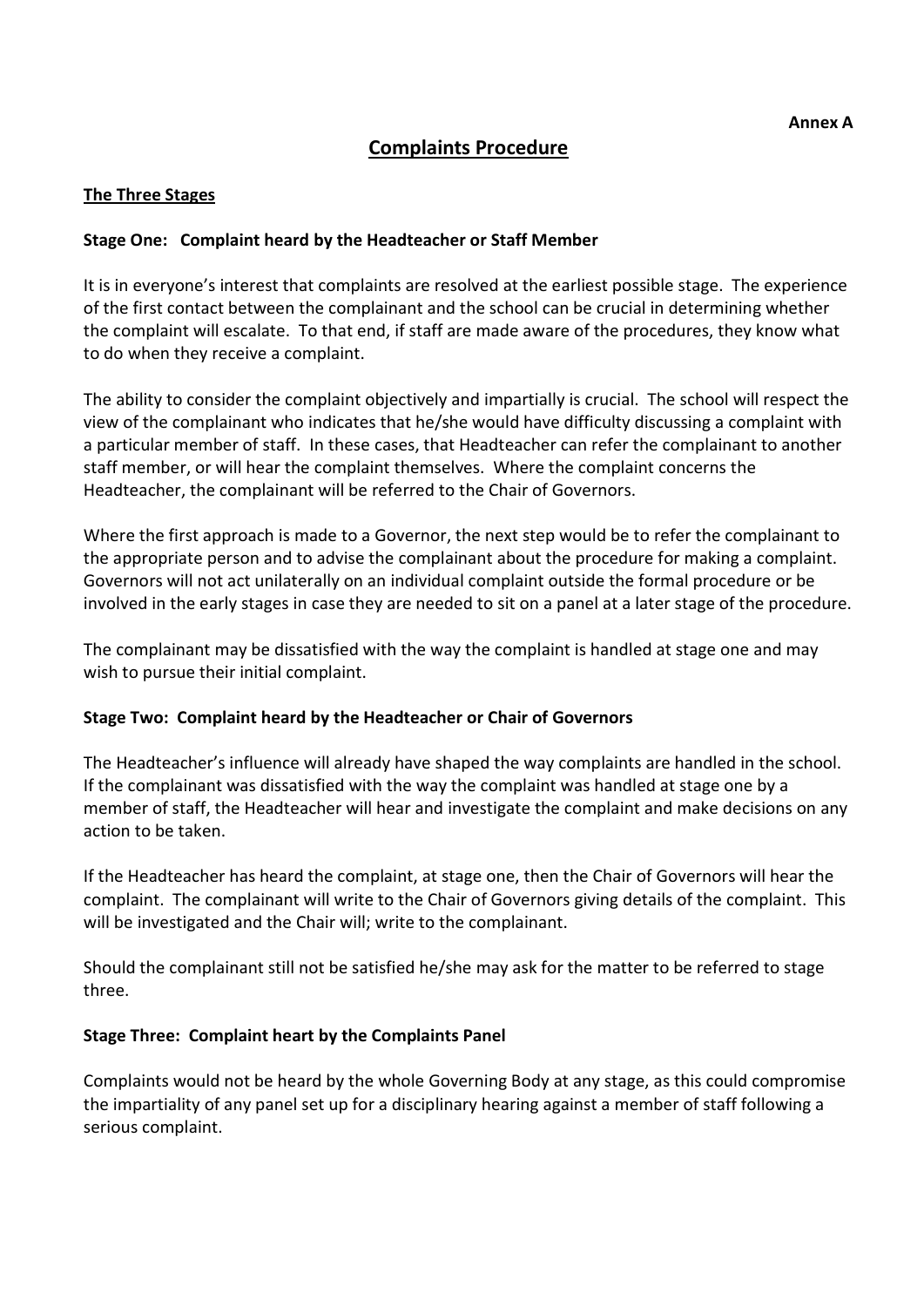A panel of three governors, with delegated powers to do so, will hear the complaint. The terms of reference for the panel are to:

- draw up its procedures
- hear individual complaints
- make one or more recommendations below as a result of complaints

# Remit of the Complaints Panel

The complaints panel can:

- dismiss the complaint in whole or part
- uphold the complaint in whole or part
- decide on the appropriate action to be taken to resolve the complaint
- recommend changes to the school's systems, procedures or policies to ensure that problems of a similar nature do not recur

# Panel Members - points to remember

There are several points which any governor sitting on a complaints panel needs to remember:

- it is important that the appeal hearing is independent and impartial and that it is seen to be so. No Governor will sit on the panel if they have had a prior involvement in the complaint or in the circumstances surrounding it. In deciding the make-up of the panel, Governors will ensure that it is a cross section of the categories of Governors and sensitive to the issues of race, gender and religious affiliation
- The aim of the hearing, which will be held in private, will always be to resolve the complaint and achieve reconciliation between the school and the complainant. However, it has to be recognised the complainant might not be satisfied with the outcome if the hearing does not find in their favour. It may well be possible to establish the facts and make recommendations which will satisfy the complainant that his or her complaint has been taken seriously
- An effective panel will acknowledge that many complainants feel nervous and inhibited in a formal setting. Parents often feel emotional when discussing an issue that affects their child. The panel chair will ensure that the proceedings are as welcoming as possible. The layout of the room will set the tone and care is needed to ensure the setting is informal and not adversarial
- Extra are will need to be taken when the complainant is a child. Careful consideration of the atmosphere and proceedings will ensure that the child does not feel intimidated. The panel needs to be aware of the views of the child and give them equal consideration to those of adults. Where the child's parent is the complainant, it would be helpful to give the parent the opportunity to say which parts of the hearing, if any, the child needs to attend
- The Governors sitting on the panel need to be aware of the complaints procedure

# Roles and Responsibilities

The role of the clerk – the clerk will be the contact point for the complainant and is required to:

• set the date, time and venue of the hearing, ensuring that the dates are convenient to all parties and that the venue and proceedings are accessible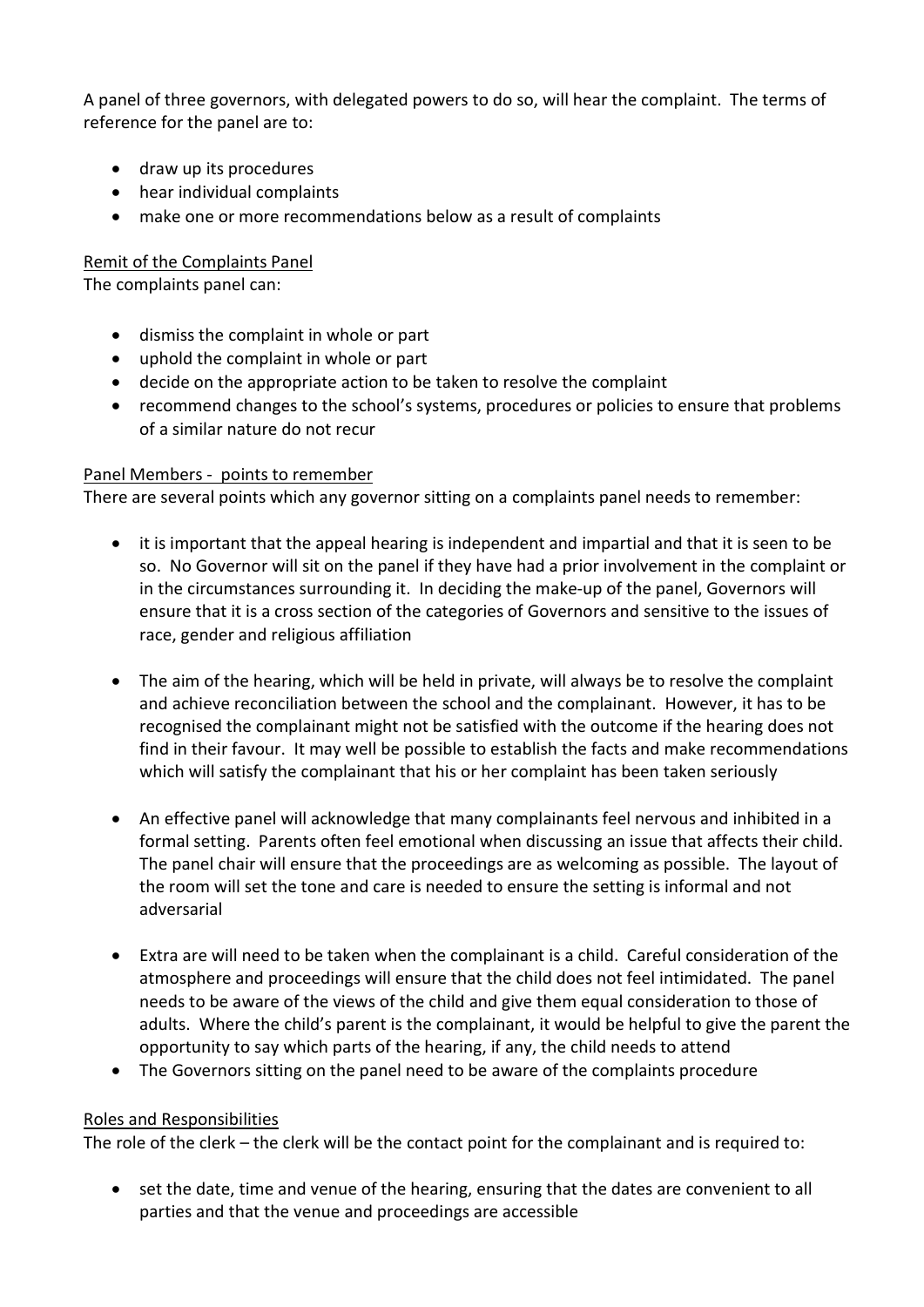- collate any written material and send it to the parties in advance of the hearing
- meet and welcome the parties as they arrive at the hearing
- record the proceedings and notify all parties of the panel's decision

The role of the chair of the complaints panel - is to ensure that:

- there is a check that the correct procedure has been followed
- if a hearing is appropriate, that the clerk is notified to arrange the panel
- the remit of the panel is explained to the parties and each party has the opportunity of putting their case without undue interruption
- the issues are addressed
- key findings of facts are made
- parents and others who may not be used to speaking at such a hearing are put at ease
- the hearing is conducted in an informal manner with each party treating the other with respect and courtesy
- the panel is open minded and acting independently
- no member of the panel has a vested interest in the outcome of the proceedings or any involvement in an earlier stage of the procedure
- each side is given the opportunity to state their case and ask questions, written material is seen by all parties
- if a new issue arises it would be useful to give all parties the opportunity to consider and comment on it
- the chair of the panel will ensure that the complainant is notified of the panel's decision, in writing, with the panel's response, this will usually take place within five working days

# Checklist for the panel hearing

- the hearing is as informal as possible
- witnesses are only required to attend for the part of the hearing in which they give their evidence
- after introductions, the complainant is invited to explain their complaint, and be followed by their witnesses
- the Headteacher may question both the complainant and the witnesses after each has spoken
- the Headteacher is then invited to explain the school's actions and be followed by the school's witnesses
- the complainant may question both the Headteacher and the witnesses after each has spoken
- the panel may ask questions at any point
- the complainant is then invited to sum up their complaint
- the Headteacher is then invited to sum up the school's action and response to the complaint
- the chair of the panel explains that both parties will hear from the panel within five school days
- all parties leave together while the panel decides on the issues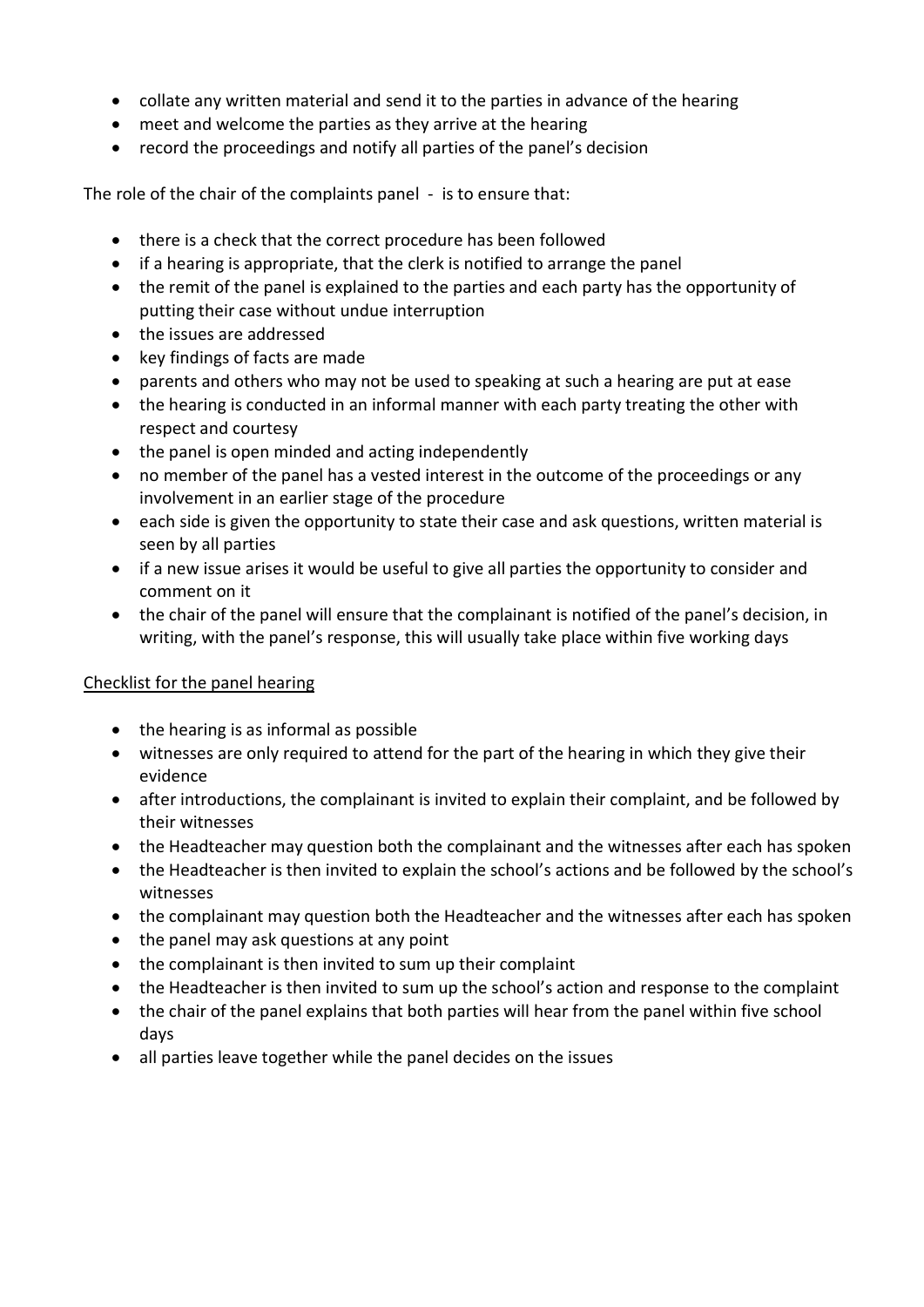٦

# School Complaints Procedure

# Complaint Form

| <b>Your Name:</b>                |  |
|----------------------------------|--|
| <b>Pupil's Name:</b>             |  |
| Your relationship to the pupil:  |  |
| <b>Address:</b>                  |  |
| Postcode:                        |  |
| Daytime telephone number:        |  |
| <b>Evening telephone number:</b> |  |

Please give details of your complaint